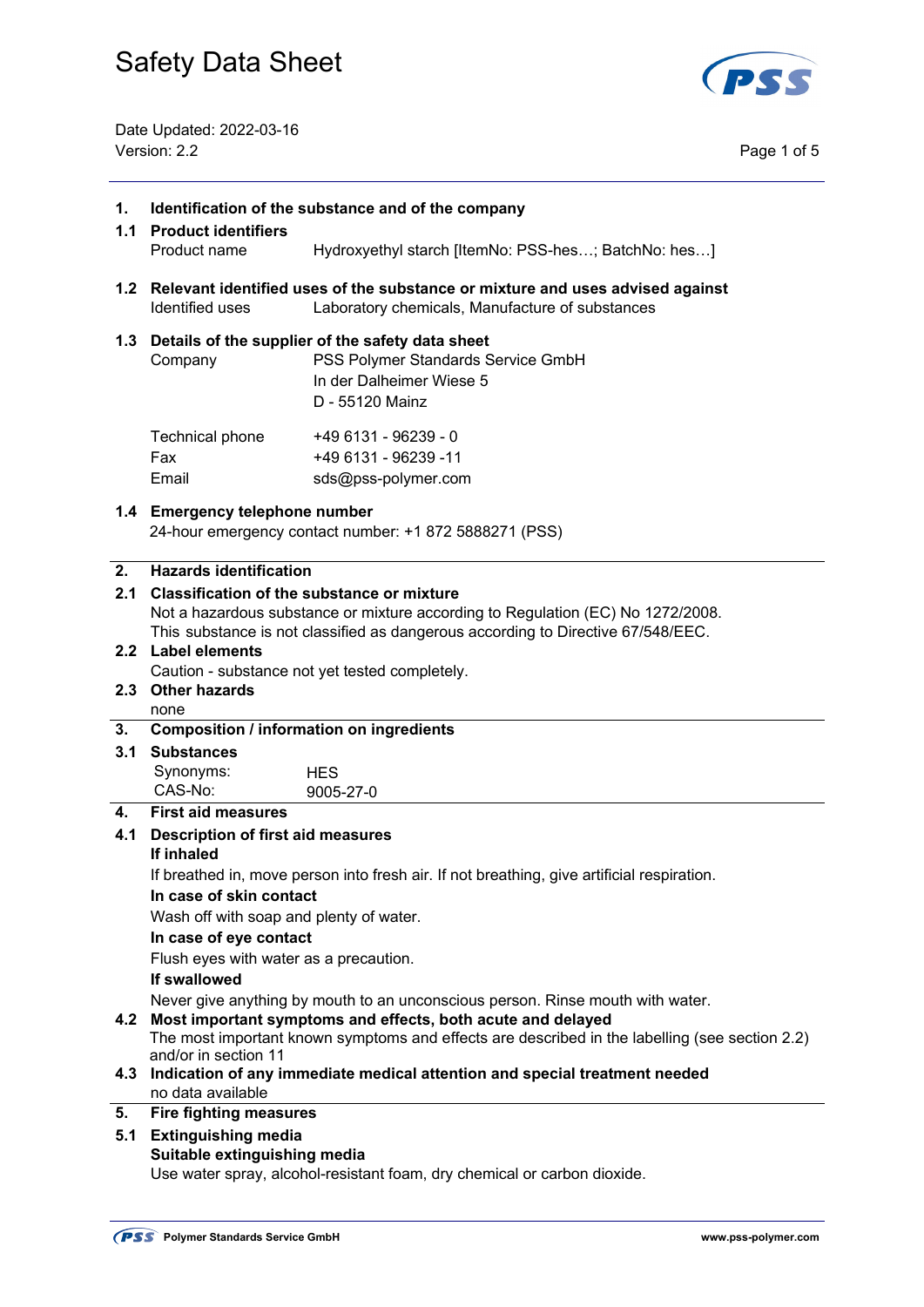

Product name: Hydroxyethyl starch Date Updated: 2022-03-16 Version: 2.2 Page 2 of 5

|                        | 5.2 Special hazards arising from the substance or mixture                                                                                                                                                                                                                                                               |  |  |
|------------------------|-------------------------------------------------------------------------------------------------------------------------------------------------------------------------------------------------------------------------------------------------------------------------------------------------------------------------|--|--|
|                        | Carbon oxides<br>5.3 Advice for fire fighters                                                                                                                                                                                                                                                                           |  |  |
|                        | Wear self contained breathing apparatus for fire fighting if necessary.                                                                                                                                                                                                                                                 |  |  |
|                        | 5.4 Further information                                                                                                                                                                                                                                                                                                 |  |  |
|                        | no data available                                                                                                                                                                                                                                                                                                       |  |  |
| 6.                     | <b>Accidental release measures</b>                                                                                                                                                                                                                                                                                      |  |  |
| 6.1                    | Personal precautions, protective equipment and emergency procedures                                                                                                                                                                                                                                                     |  |  |
|                        | Avoid dust formation. Avoid breathing vapors, mist or gas.                                                                                                                                                                                                                                                              |  |  |
| 6.2                    | <b>Environmental precautions</b>                                                                                                                                                                                                                                                                                        |  |  |
|                        | Do not let product enter drains.                                                                                                                                                                                                                                                                                        |  |  |
| 6.3                    | Methods and materials for containment and cleaning up                                                                                                                                                                                                                                                                   |  |  |
| 6.4                    | Sweep up and shovel. Keep in suitable, closed containers for disposal.<br><b>Reference to other sections</b>                                                                                                                                                                                                            |  |  |
|                        | For disposal see section 13.                                                                                                                                                                                                                                                                                            |  |  |
| 7.                     | <b>Handling and storage</b>                                                                                                                                                                                                                                                                                             |  |  |
| 7.1                    | <b>Precautions for safe handling</b>                                                                                                                                                                                                                                                                                    |  |  |
|                        | Provide appropriate exhaust ventilation at places where dust is formed.                                                                                                                                                                                                                                                 |  |  |
| 7.2                    | Conditions for safe storage, including any incompatibilities                                                                                                                                                                                                                                                            |  |  |
|                        | Store in cool place. Keep container tightly closed in a dry and well-ventilated place. Containers                                                                                                                                                                                                                       |  |  |
|                        | which are opened must be carefully resealed and kept upright to prevent leakage.<br>7.3 Specific end use(s)                                                                                                                                                                                                             |  |  |
|                        | no data available                                                                                                                                                                                                                                                                                                       |  |  |
| 8.                     | Exposure controls / personal protection                                                                                                                                                                                                                                                                                 |  |  |
| 8.1                    | <b>Control parameters</b>                                                                                                                                                                                                                                                                                               |  |  |
|                        | Components with workplace control parameters                                                                                                                                                                                                                                                                            |  |  |
| 8.2                    | <b>Exposure controls</b>                                                                                                                                                                                                                                                                                                |  |  |
|                        | Appropriate engineering controls                                                                                                                                                                                                                                                                                        |  |  |
|                        | General industrial hygiene practice.                                                                                                                                                                                                                                                                                    |  |  |
|                        | Personal protective equipment                                                                                                                                                                                                                                                                                           |  |  |
|                        | <b>Eye/face protection</b>                                                                                                                                                                                                                                                                                              |  |  |
|                        | Use equipment for eye protection tested and approved under appropriate government standards<br>such as NIOSH (US) or EN 166(EU).                                                                                                                                                                                        |  |  |
|                        | <b>Skin protection</b>                                                                                                                                                                                                                                                                                                  |  |  |
|                        | Handle with gloves. Gloves must be inspected prior to use. Use proper glove removal technique<br>(without touching glove's outer surface) to avoid skin contact with this product. Dispose of<br>contaminated gloves after use in accordance with applicable laws and good laboratory practices.<br>Wash and dry hands. |  |  |
|                        | The selected protective gloves have to satisfy the specifications of EU Directive 89/686/EEC and<br>the standard EN 374 derived from it.                                                                                                                                                                                |  |  |
| <b>Body Protection</b> |                                                                                                                                                                                                                                                                                                                         |  |  |
|                        | Choose body protection in relation to its type, to the concentration and amount of dangerous<br>substances, and to the specific work-place., The type of protective equipment must be selected<br>according to the concentration and amount of the dangerous substance at the specific workplace.                       |  |  |
|                        | <b>Respiratory protection</b>                                                                                                                                                                                                                                                                                           |  |  |
|                        | Respiratory protection is not required. Where protection from nuisance levels of dusts are<br>desired, use type N95 (US) or type P1 (EN 143) dust masks. Use respirators and components<br>tested and approved under appropriate government standards such as NIOSH (US) or CEN<br>(EU).                                |  |  |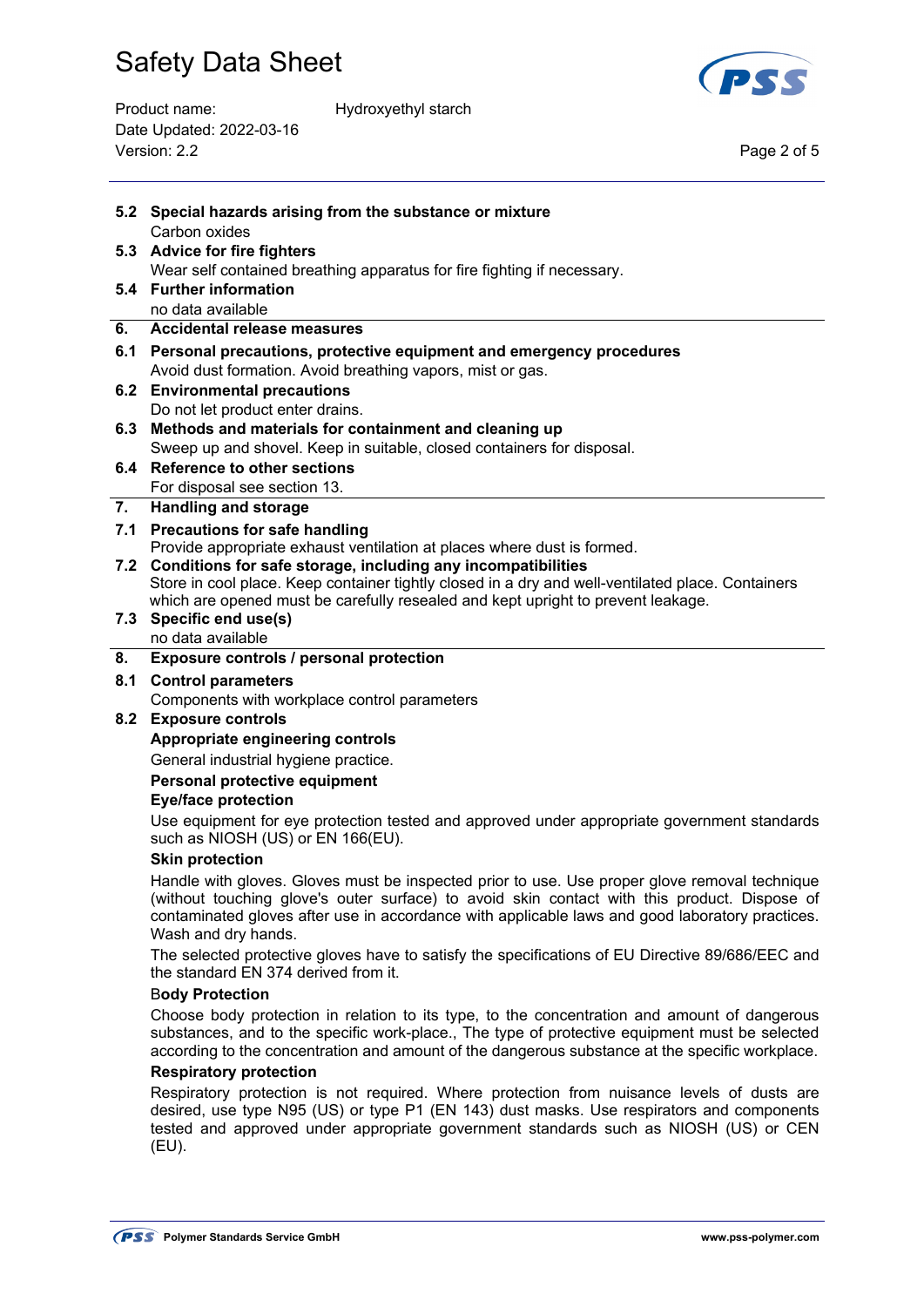Product name: Hydroxyethyl starch Date Updated: 2022-03-16 Version: 2.2 Page 3 of 5



| 9.  | <b>Physical and chemical properties</b>                                               |                   |  |  |  |
|-----|---------------------------------------------------------------------------------------|-------------------|--|--|--|
| 9.1 | Information on basic physical and chemical properties                                 |                   |  |  |  |
|     | Appearance                                                                            | Form: solid       |  |  |  |
|     | Odour                                                                                 | no data available |  |  |  |
|     | <b>Odour Threshold</b>                                                                | no data available |  |  |  |
|     | рH                                                                                    | no data available |  |  |  |
|     | Melting point/freezing point                                                          | no data available |  |  |  |
|     | Initial boiling point and boiling range                                               | no data available |  |  |  |
|     | <b>Flash Point</b>                                                                    | no data available |  |  |  |
|     | Evaporation rate                                                                      | no data available |  |  |  |
|     | Flammability                                                                          | no data available |  |  |  |
|     | Upper/lower flammability or explosive limits                                          | no data available |  |  |  |
|     | Vapour pressure                                                                       | no data available |  |  |  |
|     | Vapour density                                                                        | no data available |  |  |  |
|     | Relative density                                                                      | no data available |  |  |  |
|     | Water solubility                                                                      | no data available |  |  |  |
|     | Partition coefficient: n- Octanol/Water                                               | no data available |  |  |  |
|     | Auto ignition temperature                                                             | no data available |  |  |  |
|     | Decomposition temperature                                                             | no data available |  |  |  |
|     | Viscosity                                                                             | no data available |  |  |  |
|     | <b>Explosive properties</b>                                                           | no data available |  |  |  |
|     | Oxidizing properties                                                                  | no data available |  |  |  |
|     | 9.2 Other safety information                                                          |                   |  |  |  |
|     | no data available                                                                     |                   |  |  |  |
|     | 10. Stability and reactivity                                                          |                   |  |  |  |
|     | 10.1 Reactivity                                                                       |                   |  |  |  |
|     | no data available                                                                     |                   |  |  |  |
|     | 10.2 Chemical stability                                                               |                   |  |  |  |
|     | no data available                                                                     |                   |  |  |  |
|     | 10.3 Possibility of hazardous reactions                                               |                   |  |  |  |
|     | no data available                                                                     |                   |  |  |  |
|     | <b>10.4 Conditions to avoid</b><br>no data available                                  |                   |  |  |  |
|     | 10.5 Incompatible materials                                                           |                   |  |  |  |
|     | Strong oxidizing agents                                                               |                   |  |  |  |
|     | 10.6 Hazardous decomposition products                                                 |                   |  |  |  |
|     | Other decomposition products - no data available; in the event of fire: see section 5 |                   |  |  |  |
|     | 11. Toxicological information                                                         |                   |  |  |  |
|     | 11.1 Information on toxicological effects                                             |                   |  |  |  |
|     | <b>Acute toxicity</b>                                                                 |                   |  |  |  |
|     | no data available                                                                     |                   |  |  |  |
|     | <b>Skin corrosion/irritation</b>                                                      |                   |  |  |  |
|     | no data available                                                                     |                   |  |  |  |
|     | Serious eye damage/eye irritation                                                     |                   |  |  |  |
|     | no data available                                                                     |                   |  |  |  |
|     | <b>Respiratory or skin sensitisation</b>                                              |                   |  |  |  |
|     | no data available                                                                     |                   |  |  |  |
|     | Germ cell mutagenicity                                                                |                   |  |  |  |
|     | no data available                                                                     |                   |  |  |  |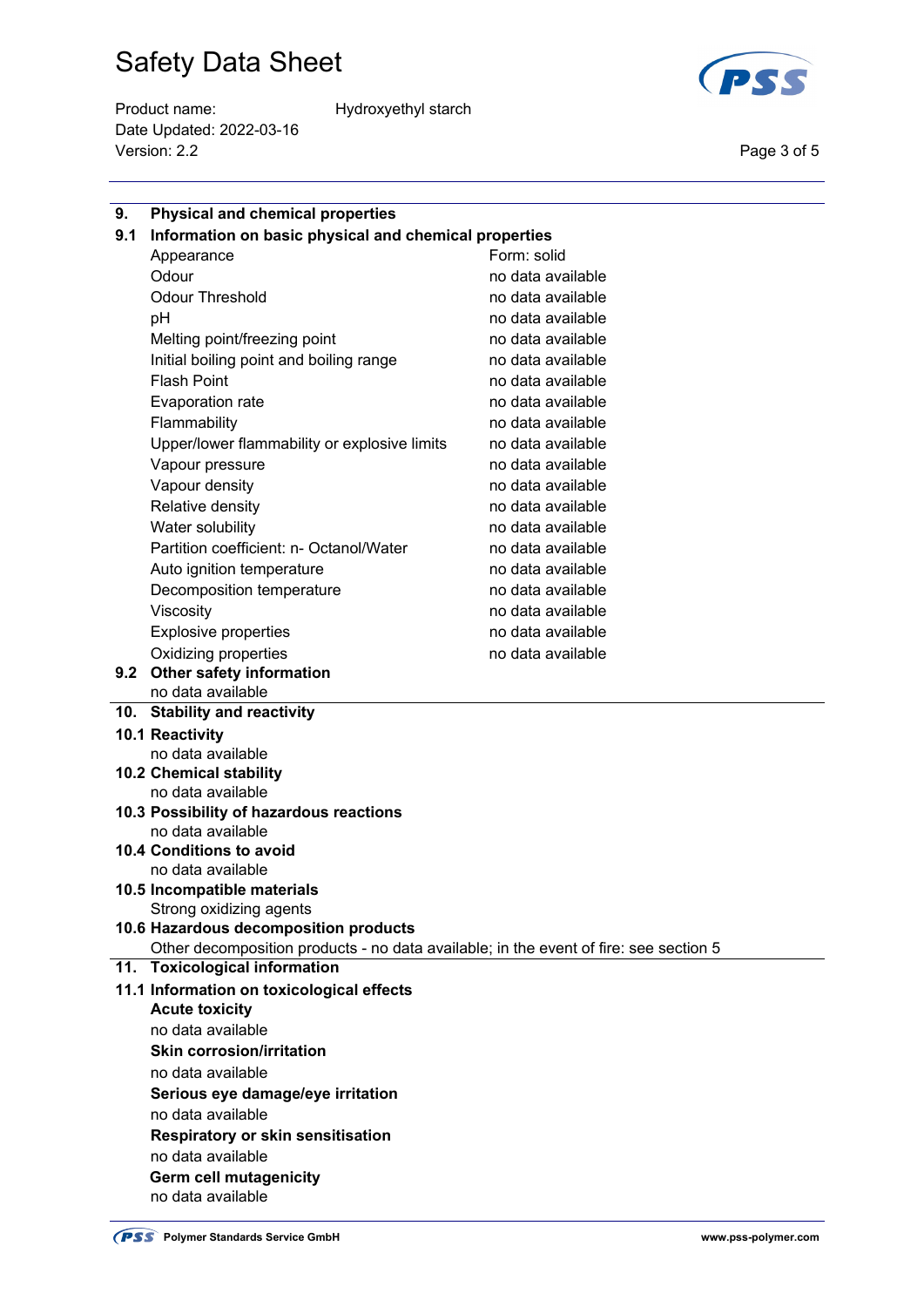

| Product name:            | Hydroxyethyl starch |             |
|--------------------------|---------------------|-------------|
| Date Updated: 2022-03-16 |                     |             |
| Version: 2.2             |                     | Page 4 of 5 |
|                          |                     |             |

|     | Carcinogenicity                                                                                                                                                     |                                         |                                                    |                                                                                                  |  |
|-----|---------------------------------------------------------------------------------------------------------------------------------------------------------------------|-----------------------------------------|----------------------------------------------------|--------------------------------------------------------------------------------------------------|--|
|     | IARC:<br>No component of this product present at levels greater than or equal to 0.1% is<br>identified as probable, possible or confirmed human carcinogen by IARC. |                                         |                                                    |                                                                                                  |  |
|     | <b>Reproductive toxicity</b>                                                                                                                                        |                                         |                                                    |                                                                                                  |  |
|     | no data available                                                                                                                                                   |                                         |                                                    |                                                                                                  |  |
|     |                                                                                                                                                                     |                                         | Specific target organ toxicity - single exposure   |                                                                                                  |  |
|     | no data available                                                                                                                                                   |                                         |                                                    |                                                                                                  |  |
|     |                                                                                                                                                                     |                                         | Specific target organ toxicity - repeated exposure |                                                                                                  |  |
|     | no data available                                                                                                                                                   |                                         |                                                    |                                                                                                  |  |
|     | <b>Aspiration hazard</b>                                                                                                                                            |                                         |                                                    |                                                                                                  |  |
|     | no data available                                                                                                                                                   |                                         |                                                    |                                                                                                  |  |
|     | <b>Potential health effects</b>                                                                                                                                     |                                         |                                                    |                                                                                                  |  |
|     |                                                                                                                                                                     | <b>Inhalation</b>                       |                                                    | May be harmful if inhaled. May cause respiratory tract irritation.                               |  |
|     |                                                                                                                                                                     | Ingestion                               | May be harmful if swallowed.                       |                                                                                                  |  |
|     | <b>Skin</b>                                                                                                                                                         |                                         |                                                    | May be harmful if absorbed through skin. May cause skin irritation.                              |  |
|     | <b>Eyes</b>                                                                                                                                                         |                                         | May cause eye irritation.                          |                                                                                                  |  |
|     |                                                                                                                                                                     |                                         |                                                    |                                                                                                  |  |
|     |                                                                                                                                                                     | <b>Signs and Symptoms of Exposure</b>   |                                                    |                                                                                                  |  |
|     |                                                                                                                                                                     |                                         |                                                    | To the best of our knowledge, the chemical, physical, and toxicological properties have not been |  |
|     | thoroughly investigated.                                                                                                                                            |                                         |                                                    |                                                                                                  |  |
|     | <b>Additional Information</b>                                                                                                                                       |                                         |                                                    |                                                                                                  |  |
|     | RTECS: not available                                                                                                                                                |                                         |                                                    |                                                                                                  |  |
|     | 12. Ecological information                                                                                                                                          |                                         |                                                    |                                                                                                  |  |
|     | 12.1 Toxicity                                                                                                                                                       |                                         |                                                    |                                                                                                  |  |
|     | no data available                                                                                                                                                   |                                         |                                                    |                                                                                                  |  |
|     | 12.2 Persistence and degradability                                                                                                                                  |                                         |                                                    |                                                                                                  |  |
|     | no data available                                                                                                                                                   |                                         |                                                    |                                                                                                  |  |
|     | 12.3 Bioaccumulative potential                                                                                                                                      |                                         |                                                    |                                                                                                  |  |
|     | no data available                                                                                                                                                   |                                         |                                                    |                                                                                                  |  |
|     | 12.4 Mobility in soil                                                                                                                                               |                                         |                                                    |                                                                                                  |  |
|     | no data available                                                                                                                                                   |                                         |                                                    |                                                                                                  |  |
|     |                                                                                                                                                                     | 12.5 Results of PBT and vPvB assessment |                                                    |                                                                                                  |  |
|     | no data available                                                                                                                                                   |                                         |                                                    |                                                                                                  |  |
|     | 12.6 Other adverse effects                                                                                                                                          |                                         |                                                    |                                                                                                  |  |
|     | no data available                                                                                                                                                   |                                         |                                                    |                                                                                                  |  |
| 13. | <b>Disposal considerations</b>                                                                                                                                      |                                         |                                                    |                                                                                                  |  |
|     | 13.1 Waste treatment methods                                                                                                                                        |                                         |                                                    |                                                                                                  |  |
|     | <b>Product</b>                                                                                                                                                      |                                         |                                                    |                                                                                                  |  |
|     |                                                                                                                                                                     |                                         |                                                    | Offer surplus and non-recyclable solutions to a licensed disposal company.                       |  |
|     | <b>Contaminated packaging</b>                                                                                                                                       |                                         |                                                    |                                                                                                  |  |
|     |                                                                                                                                                                     | Dispose of as unused product.           |                                                    |                                                                                                  |  |
| 14. | <b>Transport information</b>                                                                                                                                        |                                         |                                                    |                                                                                                  |  |
|     | 14.1 UN number                                                                                                                                                      |                                         |                                                    |                                                                                                  |  |
|     | ADR/RID: -                                                                                                                                                          |                                         | IMDG: -                                            | IATA: -                                                                                          |  |
|     |                                                                                                                                                                     |                                         |                                                    |                                                                                                  |  |
|     | 14.2 UN proper shipping name                                                                                                                                        |                                         |                                                    |                                                                                                  |  |
|     | ADR/RID:                                                                                                                                                            | Not dangerous goods                     |                                                    |                                                                                                  |  |
|     | IMDG:                                                                                                                                                               | Not dangerous goods                     |                                                    |                                                                                                  |  |
|     | IATA:                                                                                                                                                               | Not dangerous goods                     |                                                    |                                                                                                  |  |